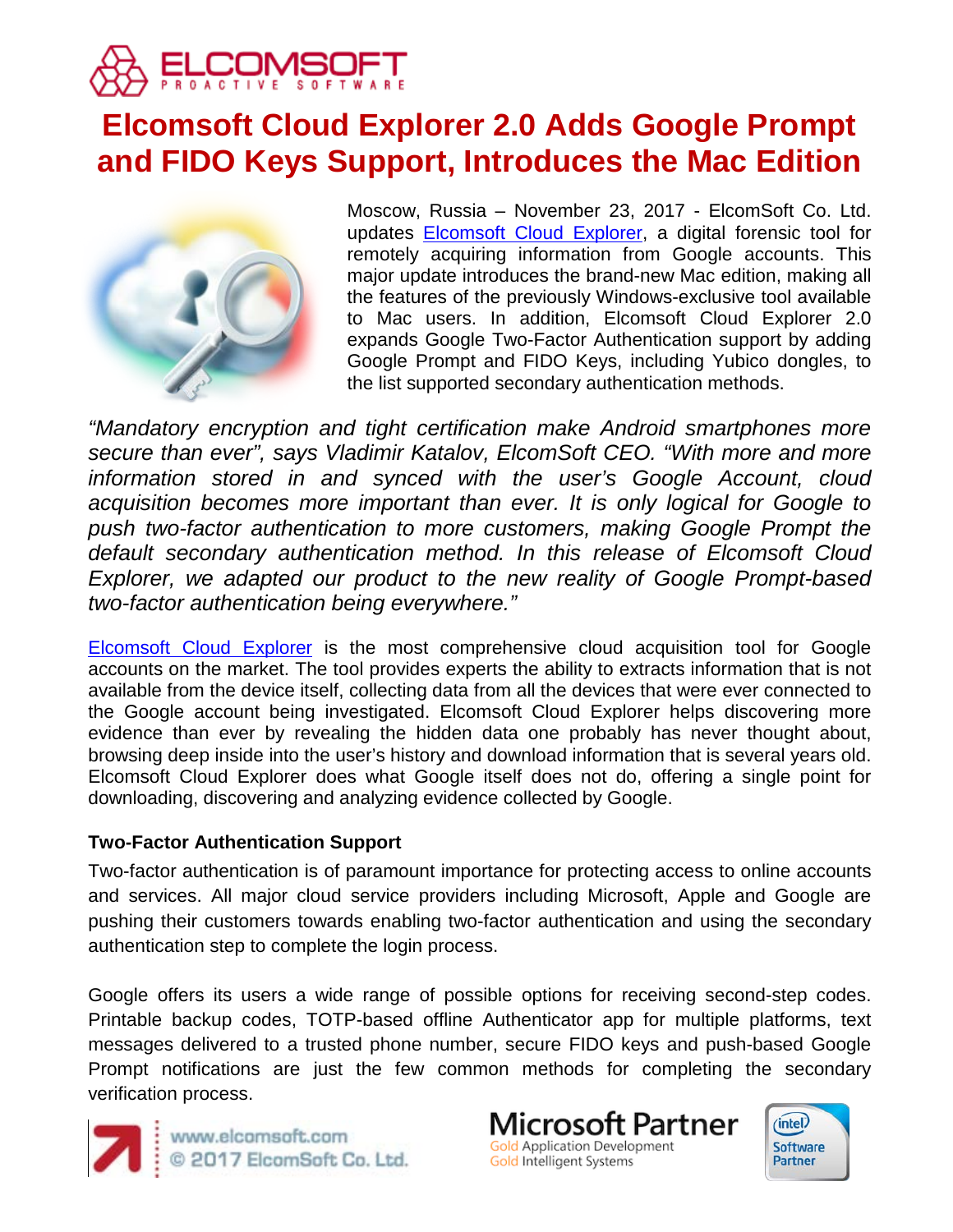

Elcomsoft Cloud Explorer had supported Google's Two-Factor Authentication from the get go. However, prior to Elcomsoft Cloud Explorer 2.0, only a handful of options were supported, including SMS-based codes, backup codes and codes generated by the offline Authenticator app. Elcomsoft Cloud Explorer adds two additional authentication options: the now default and most commonly used Google Prompt as well as the exotic but highly secure FIDO Key. The new release supports all types of Yubico keys as well as all other dongles that comply with the FIDO standard.

# **The Mac Edition**

For the first time, Elcomsoft Cloud Explorer is available for Mac users. All the features available in the Windows edition of Elcomsoft Cloud Explorer 2.0 are also included in Elcomsoft Cloud Explorer for Mac.

ElcomSoft is proud to deliver the most rounded set of cloud and mobile forensic tools to macOS. Elcomsoft iOS Forensic Toolkit for Mac, Elcomsoft Phone Breaker for Mac, Elcomsoft Phone Viewer for Mac and finally Elcomsoft Cloud Explorer for Mac make the complete range of products for digital forensic professionals who prefer using macOS as opposed to Windows.

## **About Elcomsoft Cloud Explorer**

[Elcomsoft Cloud Explorer](https://www.elcomsoft.com/ecx.html) is a powerful cloud extraction tool aimed at digital forensic experts who need to extract and analyze the most comprehensive information about the person using Google services. The tool supports data collected by Google from all desktop and mobile devices including Android and non-Android smartphones. Elcomsoft Cloud Explorer extracts dozens of data types ranging from contacts, calls and text messages to passwords, browsing and location history. With literally thousands different Android models available on the market, cloud extraction provided by Elcomsoft Cloud Explorer remains the most universal and the most comprehensive solution for digital forensic professionals.

Elcomsoft Cloud Explorer can extract all of the following information directly from the user's Google Account:

- User/account info
- Contacts, Calendars, Notes (Google Keep)
- Call logs and text messages (SMS)
- Chats (Hangouts)
- Mail (Gmail)
- Media (photos, videos)